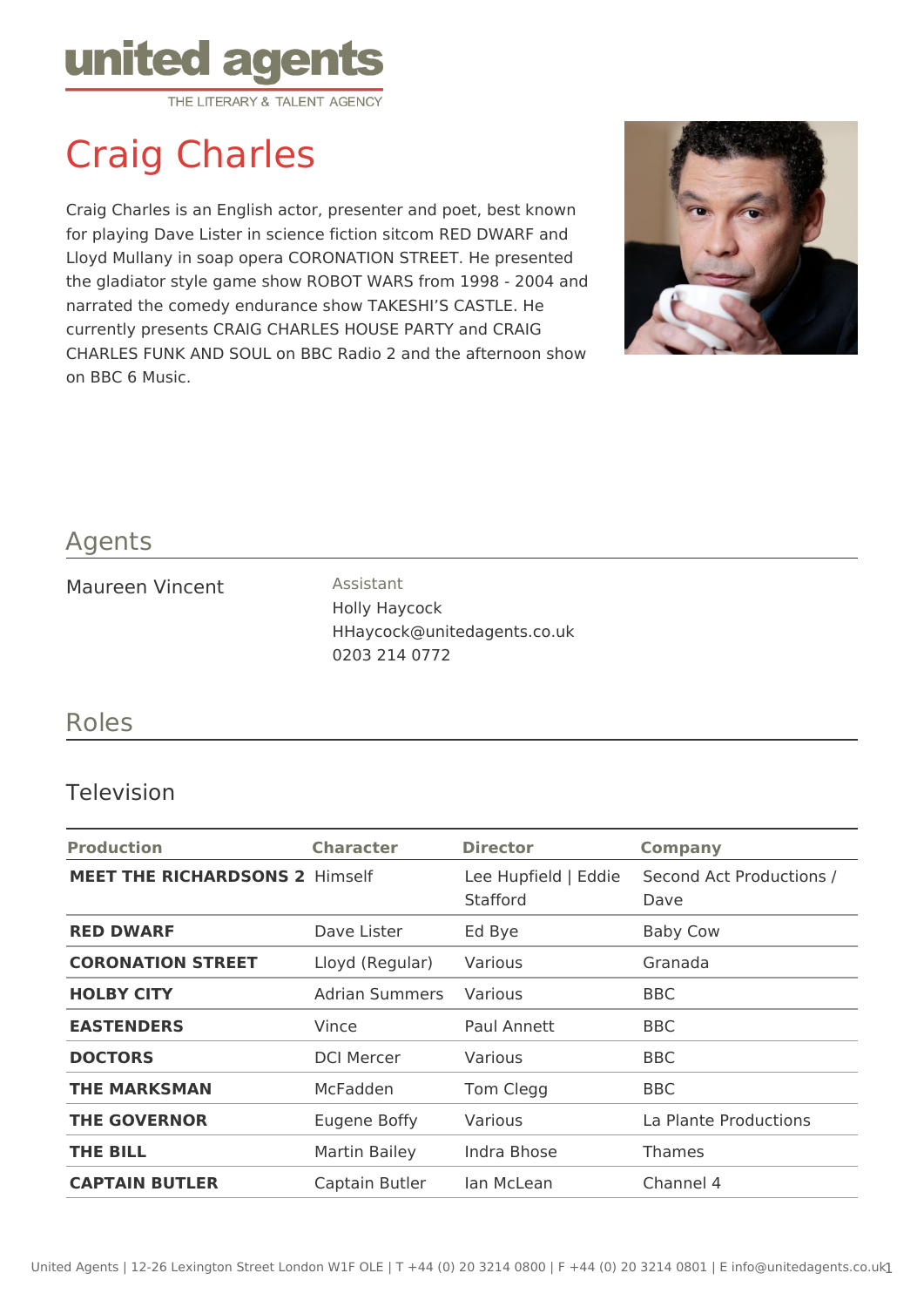| <b>Production</b>                        | <b>Character</b> | <b>Director</b> | Company                   |
|------------------------------------------|------------------|-----------------|---------------------------|
| <b>DREAM TEAM</b>                        | Joel Brooks      | Sean Glynn      | Hewland International Ltd |
| <b>LEXX</b>                              | The Warden       | Chris Bould     | Chum Television           |
| <b>CAN'T SMEG WON'T SMEG</b> Dave Lister |                  | Ed Bye          | BBC                       |

Film

| <b>Production</b>                  | <b>Character</b> | <b>Director</b>        | Company                           |
|------------------------------------|------------------|------------------------|-----------------------------------|
| <b>SAM &amp; DOUG (Short Film)</b> | Doug             | <b>Brendan Cleaves</b> | Fear Army Ltd                     |
| <b>FATED</b>                       | Pedro            | Nicola Scott           | Ace Film                          |
| THE COLOUR OF FUNNY                | Keith Dennis     | <b>Barrie Hemsley</b>  | <b>Barrie Hemsley Productions</b> |

## Stage

| <b>Production</b>           | <b>Character</b> | <b>Director</b> | <b>Company</b>                       |
|-----------------------------|------------------|-----------------|--------------------------------------|
| <b>CRAIG CHARLES SPEAKS</b> |                  |                 | Duke of York Theatre                 |
| <b>DICK WHITTINGTON</b>     | Idle Jack        |                 | Hull Theatre                         |
| <b>TEECHERS</b>             |                  | John Godber     | Arts Theatre & Edinburgh<br>Festival |

### Radio

| <b>Production</b>                                   | <b>Character</b>    | <b>Director</b> | <b>Company</b>     |
|-----------------------------------------------------|---------------------|-----------------|--------------------|
| <b>THE AFTERNOON SHOW</b>                           | Presenter           |                 | <b>BBC 6 Music</b> |
| <b>CRAIG CHARLES HOUSE PARTY</b>                    | Presenter           |                 | <b>BBC Radio 2</b> |
| THE CRAIG CHARLES FUNK AND SOUL<br><b>SHOW</b>      |                     |                 | <b>BBC 6 Music</b> |
| <b>WEAPONS OF MASS DISTRACTION</b>                  | Presenter           |                 | <b>ITV</b>         |
| <b>THE CRAIG CHARLES SOUL ALL-NIGHTER Presenter</b> |                     |                 | <b>BBC Radio 2</b> |
| <b>BEATLELAND</b>                                   | Presenter           |                 | <b>BBC Radio 2</b> |
| THE BREAKFAST SHOW WITH CRAIG<br><b>CHARLES</b>     | Presenter           |                 | KISS FM            |
| <b>KALEIDOSCOPE</b>                                 | Guest (Various Eps) |                 | <b>BBC Radio 4</b> |
| <b>LOOSE ENDS</b>                                   | Guest (Various Eps) |                 | <b>BBC Radio 4</b> |
| <b>JAILBREAK</b>                                    | Presenter           |                 | Channel 5          |

## Other

| <b>Production</b> | <b>Character</b> | <b>Director</b> | Company |
|-------------------|------------------|-----------------|---------|
|                   |                  |                 |         |